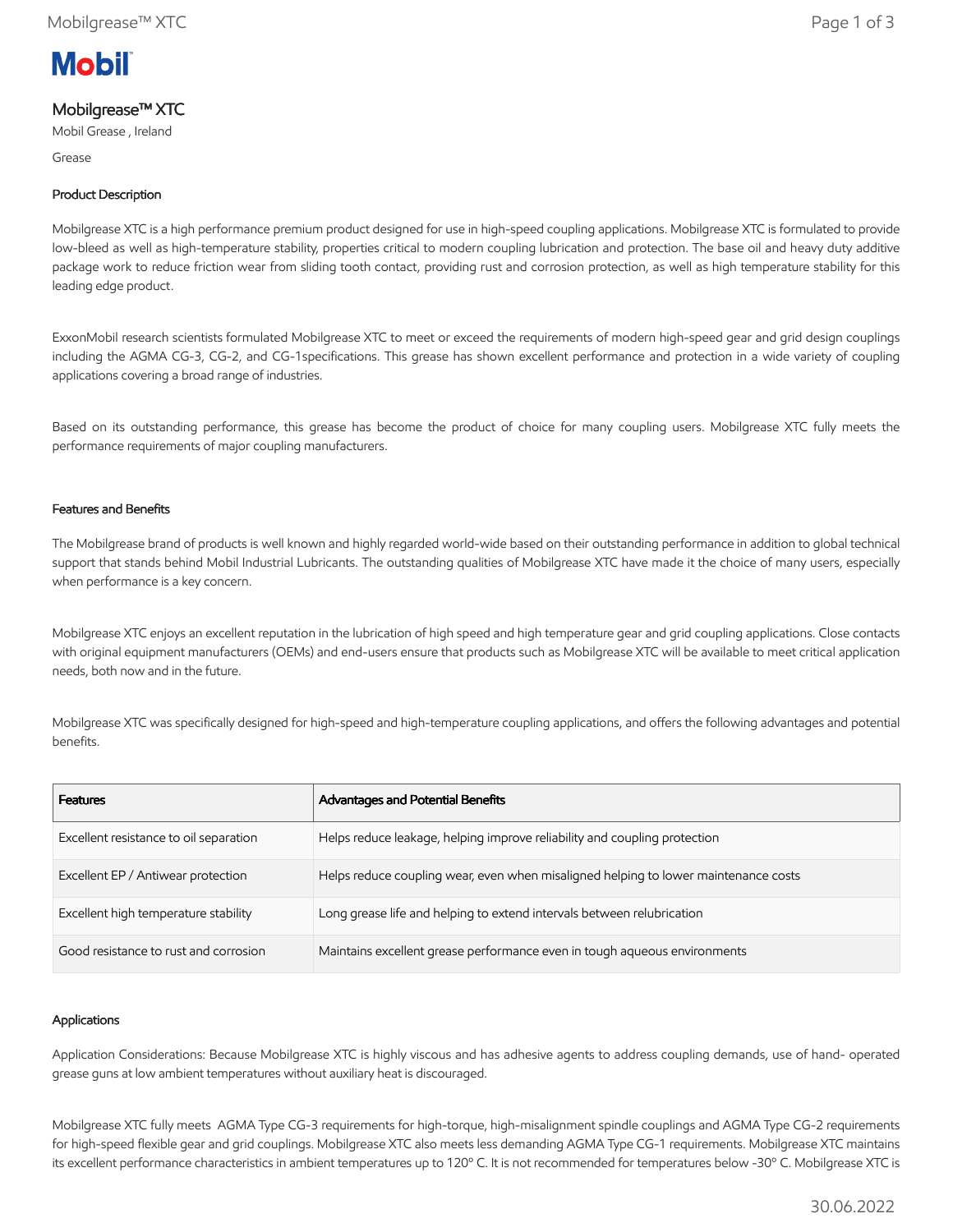## Mobilgrease™ XTC Page 2 of 3

- Grid-type flexible couplings
- Gear-type flexible couplings

## Specifications and Approvals

| This product meets or exceeds the requirements of: |
|----------------------------------------------------|
| AGMA CG-1                                          |
| AGMA CG-2                                          |
| AGMA CG-3                                          |

#### Properties and Specifications

| Property                                                               |                   |
|------------------------------------------------------------------------|-------------------|
| Grade                                                                  | NLGI <sub>1</sub> |
| Thickener Type                                                         | Lithium           |
| Copper Strip Corrosion, 24 h, 100 C, Rating, ASTM D4048                | 1A                |
| Timken OK Load, lb, ASTM D2509                                         | 50                |
| Corrosion Preventive Properties, Rating, ASTM D1743                    | Pass              |
| Centrifugal Oil Separation, High G Force, 24 h, 50 C, vol%, ASTM D4425 | $\mathbf{1}$      |
| Four-Ball Wear Test, Scar Diameter, mm, ASTM D2266                     | 0.43              |
| Color, Visual                                                          | Dark Brown        |
| Penetration, Change from 60X to 10,000X, %, ASTM D217                  | 20                |
| Oxidation Stability, Pressure Drop, 100 h, kPa, ASTM D942              | 41                |
| Four-Ball Extreme Pressure Test, Weld Point, kgf, ASTM D2596           | 400               |
| Dropping Point, °C, ASTM D2265                                         | 279               |
| Penetration, 60X, 0.1 mm, ASTM D217                                    | 325               |
| Viscosity @ 40 C, Base Oil, mm2/s, ASTM D445                           | 680               |

#### Health and safety

Health and Safety recommendations for this product can be found on the Material Safety Data Sheet (MSDS) @ [http://www.msds.exxonmobil.com/psims](http://www.msds.exxonmobil.com/psims/psims.aspx) /psims.aspx

All trademarks used herein are trademarks or registered trademarks of Exxon Mobil Corporation or one of its subsidiaries unless indicated otherwise.

05-2022

Esso Petroleum Company limited